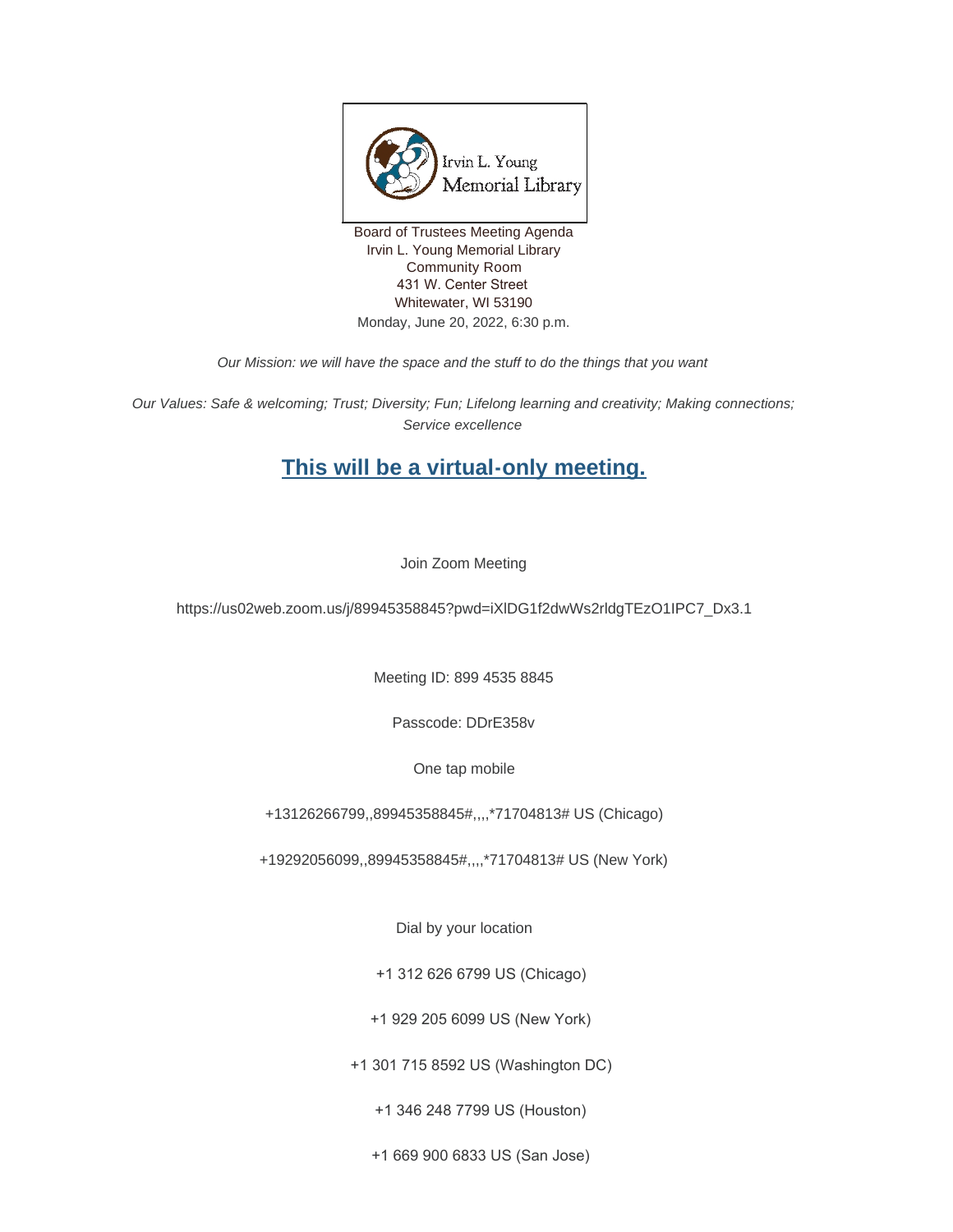### +1 253 215 8782 US (Tacoma)

#### Meeting ID: 899 4535 8845

# Passcode: 71704813

### Find your local number: https://us02web.zoom.us/u/kcFM8YGJoU

- 1. Call To Order And Roll Call
- 2. Consent Agenda
	- 2.I. Approval Of Minutes

Documents:

#### [MINUTES MAY 16, 2022.PDF](https://www.whitewater-wi.gov/AgendaCenter/ViewFile/Item/5910?fileID=26417)

2.II. Acknowledgment Of Receipt Of Financial Reports

Documents:

[BALANCE SHEET - MAY 2022.PDF](https://www.whitewater-wi.gov/AgendaCenter/ViewFile/Item/5932?fileID=26449) [BUILDING EXPENSES - MAY 2022.PDF](https://www.whitewater-wi.gov/AgendaCenter/ViewFile/Item/5932?fileID=26450) [CASH RECEIVED - MAY 2022.PDF](https://www.whitewater-wi.gov/AgendaCenter/ViewFile/Item/5932?fileID=26451) [OPERATING INCOME AND EXPENSES - MAY 2022.PDF](https://www.whitewater-wi.gov/AgendaCenter/ViewFile/Item/5932?fileID=26452)

2.III. Approval Of Payment Of Invoices

Documents:

#### [PAID INVOICES - MAY 2022.PDF](https://www.whitewater-wi.gov/AgendaCenter/ViewFile/Item/5929?fileID=26443)

2.IV. Acknowledgment Of Receipt Of Statistical Reports

Documents:

# [STATISTICS REPORT - MAY 2022.PDF](https://www.whitewater-wi.gov/AgendaCenter/ViewFile/Item/5930?fileID=26444)

2.V. Acknowledgment Of Receipt Of Treasurer's Reports

Documents:

### [BOARD TREASURER REPORT -](https://www.whitewater-wi.gov/AgendaCenter/ViewFile/Item/5912?fileID=26422) MAY 2022.PDF [AMERICAN DEPOSIT MANAGEMENT STATEMENT -](https://www.whitewater-wi.gov/AgendaCenter/ViewFile/Item/5912?fileID=26423) MAY 2022.PDF [FRIENDS OF THE LIBRARY STATEMENT -](https://www.whitewater-wi.gov/AgendaCenter/ViewFile/Item/5912?fileID=26424) MAY 2022.PDF

3. Hearing Of Citizen Comments

No formal Library Board action will be taken during this meeting although issues raised may become a part of a future agenda. Participants are allotted a three minute speaking period. Specific items listed on the agenda may not be discussed at this time; however, citizens are invited to speak to those specific issues at the time the Library Board discusses that particular item.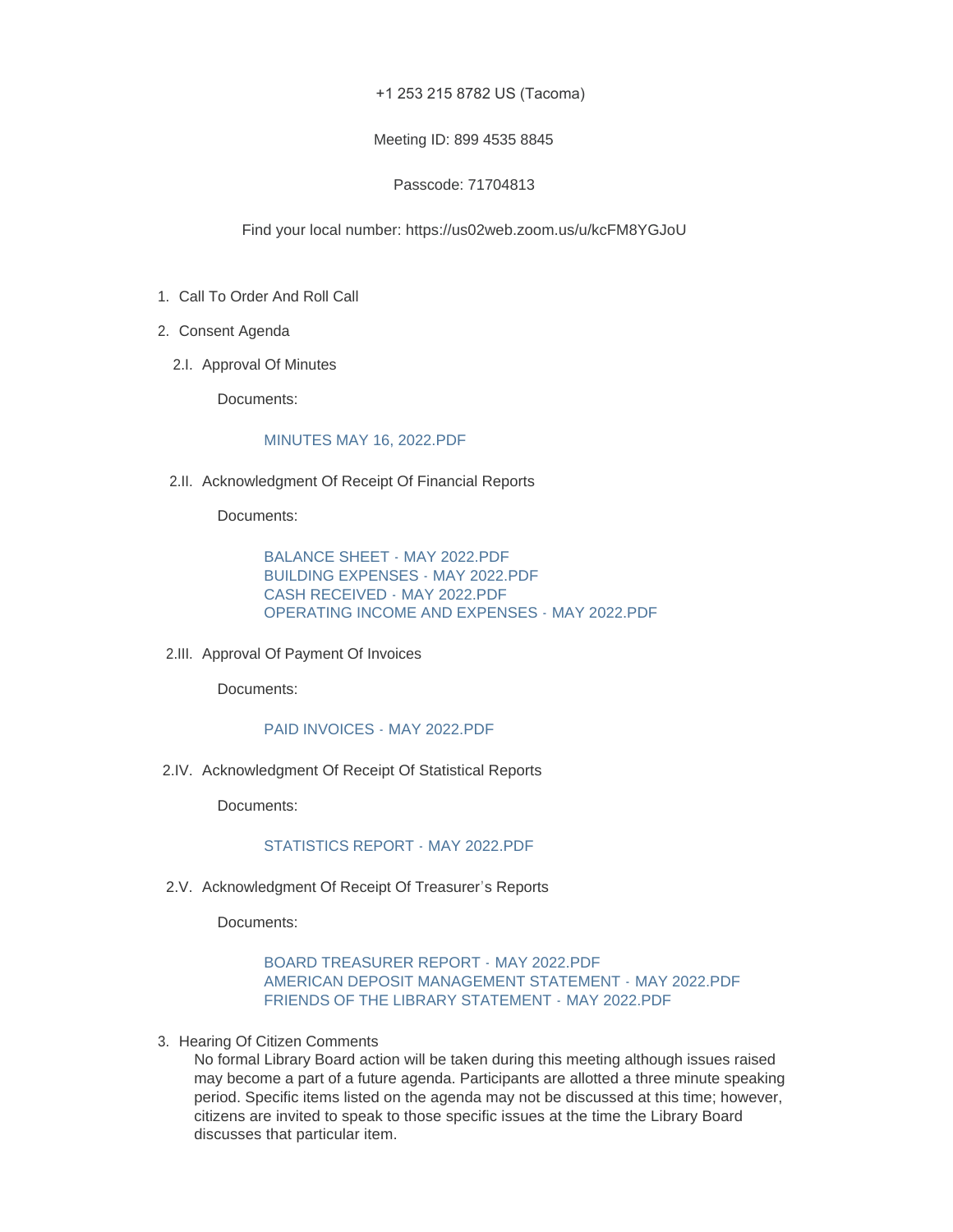# Old Business 4.

- 4.I. Library Building Project Update from the Library Expansion and Renovation Steering Committee
- 5. New Business
	- 5.I. New Business

Appoint a new trustee to be the representative to the Endowment Fund Board of **Directors** 

5.II. New Business Review and Re-Approval of Donations and Discards Policy

Documents:

# [DONATIONS AND DISCARDS POLICY -](https://www.whitewater-wi.gov/AgendaCenter/ViewFile/Item/5927?fileID=26435) DRAFT REVISION.PDF

- 6. Staff & Board Reports
	- 6.I. Library Director's Report

The report includes: facility maintenance, budget updates, if any; staff updates, if any; collection maintenance updates; public and community relations activities; library board relations, if any; meetings/webinars/trainings attended; strategic plan activities updates, if any.

Documents:

#### [LIBRARY DIRECTOR REPORT - JUNE 2022.PDF](https://www.whitewater-wi.gov/AgendaCenter/ViewFile/Item/5919?fileID=26430)

6.II. Adult Services Report

The report includes upcoming programs, programs already presented, attendance at said programs, and what meetings/trainings/webinars were attended.

Documents:

# [ADULT SERVICES REPORT - JUNE 2022.PDF](https://www.whitewater-wi.gov/AgendaCenter/ViewFile/Item/5920?fileID=26431)

6.III. Youth Educational Services Report

The report includes programs presented, attendance at said programs, and meetings/webinars/trainings attended

Documents:

# [YOUTH EDUCATIONAL SERVICES REPORT - JUNE 2022.PDF](https://www.whitewater-wi.gov/AgendaCenter/ViewFile/Item/5921?fileID=26432)

6.IV. Programming & Makerspace Librarian Report The report includes upcoming programs, programs already presented, attendance at said programs, and meetings/webinars/trainings attended.

Documents: